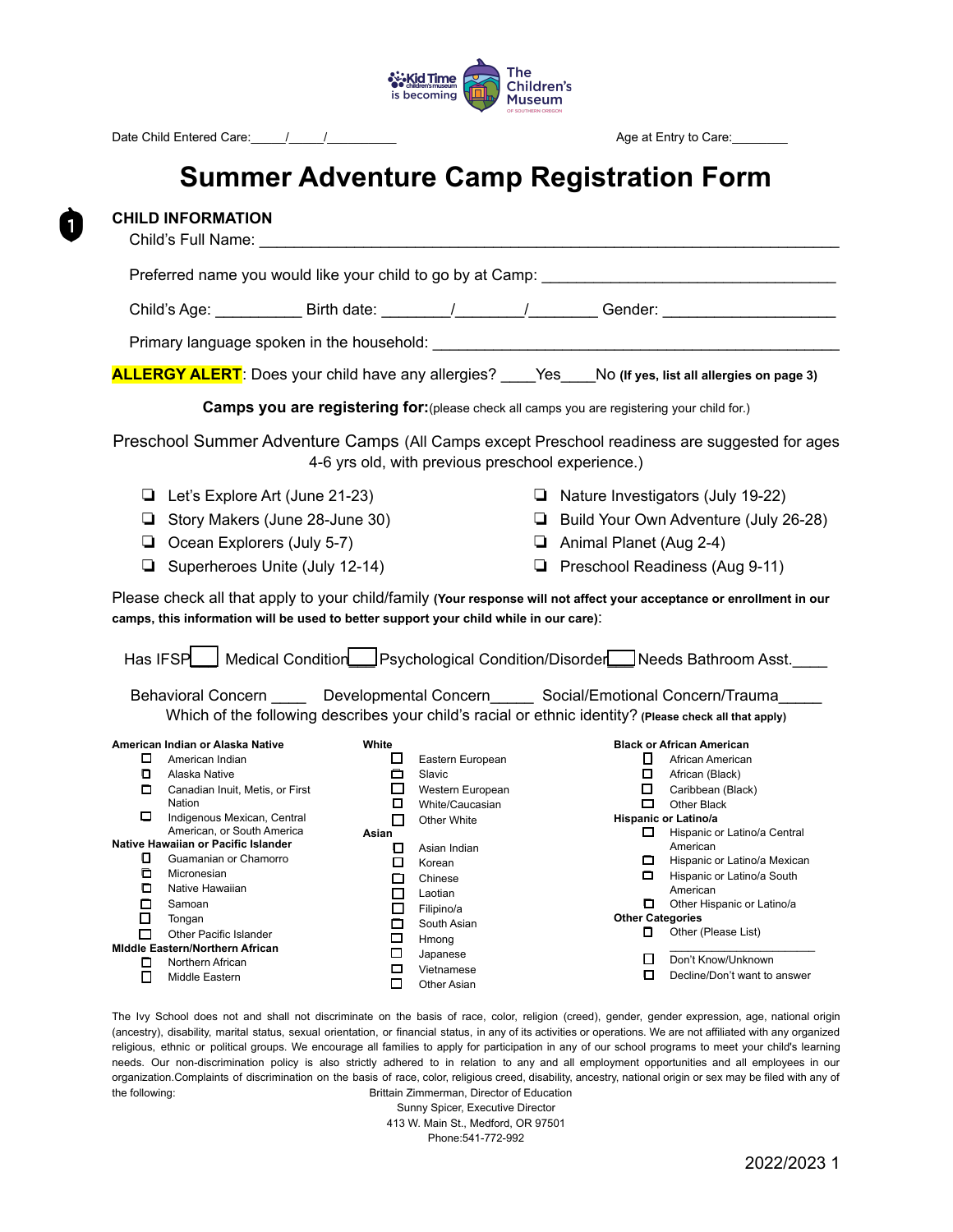## **PARENT/GUARDIAN INFORMATION**

 $\boldsymbol{\Theta}$ 

 $\dot{a}$ 

Ø

| Child lives at address: Full Time<br>Work Hours: _____________________Work Address: _________________________________<br><b>EMERGENCY CONTACT INFORMATION</b> Please provide up to two emergency contacts for us to reach<br>out to <b>after attempting to reach parent(s)/guardian(s)</b> listed above. These will be added to your<br>approved pick-up list.<br>PICK-UP LIST Please list anyone other than the parents/guardians and emergency contacts, who<br>has your permission to pick up your child. |                                                              |
|--------------------------------------------------------------------------------------------------------------------------------------------------------------------------------------------------------------------------------------------------------------------------------------------------------------------------------------------------------------------------------------------------------------------------------------------------------------------------------------------------------------|--------------------------------------------------------------|
|                                                                                                                                                                                                                                                                                                                                                                                                                                                                                                              |                                                              |
|                                                                                                                                                                                                                                                                                                                                                                                                                                                                                                              |                                                              |
|                                                                                                                                                                                                                                                                                                                                                                                                                                                                                                              | <b>Example 1</b> Part Time <b>Contains Late 2</b> Not at all |
|                                                                                                                                                                                                                                                                                                                                                                                                                                                                                                              |                                                              |
|                                                                                                                                                                                                                                                                                                                                                                                                                                                                                                              |                                                              |
|                                                                                                                                                                                                                                                                                                                                                                                                                                                                                                              |                                                              |
|                                                                                                                                                                                                                                                                                                                                                                                                                                                                                                              |                                                              |
|                                                                                                                                                                                                                                                                                                                                                                                                                                                                                                              |                                                              |
|                                                                                                                                                                                                                                                                                                                                                                                                                                                                                                              |                                                              |
|                                                                                                                                                                                                                                                                                                                                                                                                                                                                                                              |                                                              |
|                                                                                                                                                                                                                                                                                                                                                                                                                                                                                                              |                                                              |
|                                                                                                                                                                                                                                                                                                                                                                                                                                                                                                              |                                                              |
|                                                                                                                                                                                                                                                                                                                                                                                                                                                                                                              |                                                              |
|                                                                                                                                                                                                                                                                                                                                                                                                                                                                                                              |                                                              |
|                                                                                                                                                                                                                                                                                                                                                                                                                                                                                                              |                                                              |
|                                                                                                                                                                                                                                                                                                                                                                                                                                                                                                              |                                                              |
|                                                                                                                                                                                                                                                                                                                                                                                                                                                                                                              |                                                              |
|                                                                                                                                                                                                                                                                                                                                                                                                                                                                                                              |                                                              |
|                                                                                                                                                                                                                                                                                                                                                                                                                                                                                                              |                                                              |
|                                                                                                                                                                                                                                                                                                                                                                                                                                                                                                              |                                                              |
|                                                                                                                                                                                                                                                                                                                                                                                                                                                                                                              |                                                              |
|                                                                                                                                                                                                                                                                                                                                                                                                                                                                                                              |                                                              |
| Relationship to child: <b>Constitutions</b> 2014 19: 2014 19: 2014 19: 2014 19: 2014 19: 2014 19: 2014 19: 2014 19: 20<br>Name:                                                                                                                                                                                                                                                                                                                                                                              |                                                              |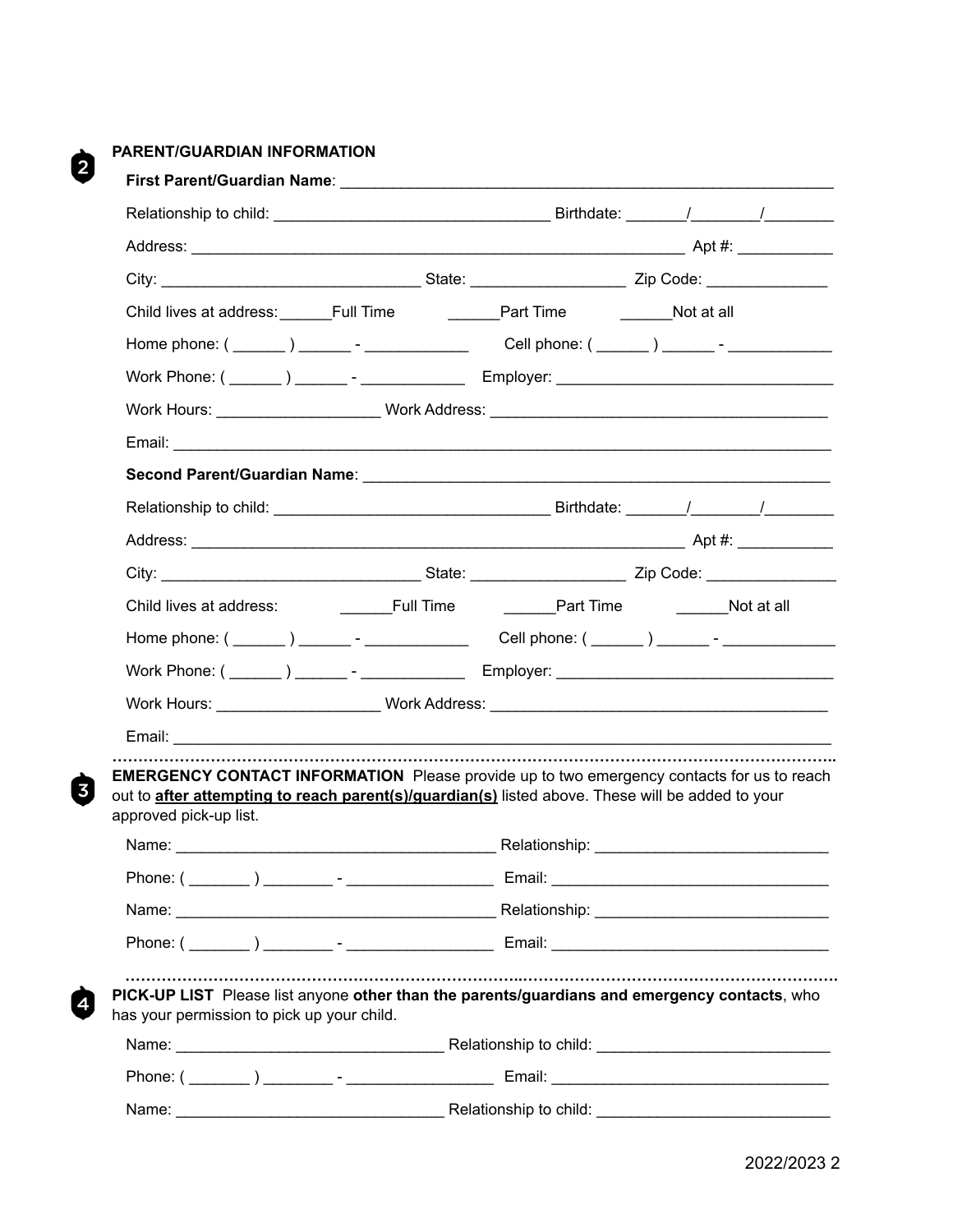| Please list anyone who is NOT allowed to pick up your child?                                                                                                       |  |  |  |  |
|--------------------------------------------------------------------------------------------------------------------------------------------------------------------|--|--|--|--|
|                                                                                                                                                                    |  |  |  |  |
| If the person listed above is a parent/guardian of your child, we will need copies of the legal documents that restrict<br>this person from picking up your child. |  |  |  |  |
| MEDICAL INFORMATION Please provide the following information regarding your child's health:                                                                        |  |  |  |  |
|                                                                                                                                                                    |  |  |  |  |
|                                                                                                                                                                    |  |  |  |  |
| Other Health Care Provider you feel we should be aware of:                                                                                                         |  |  |  |  |
|                                                                                                                                                                    |  |  |  |  |
|                                                                                                                                                                    |  |  |  |  |
| List any of your child's known allergies (including medicine or food) and any related medical protocols we<br>should be aware of:                                  |  |  |  |  |
| List all health problems or medical concerns. Please note if any problems/conditions restrict your child's                                                         |  |  |  |  |
| Please list non-allergy food sensitivities or difficulties we should be aware of?                                                                                  |  |  |  |  |
|                                                                                                                                                                    |  |  |  |  |
| <b>CHILDS GENERAL INFORMATION</b> Please provide the following information:<br>Has your child previously been in a child care center or preschool? __ Yes No       |  |  |  |  |
| If yes,                                                                                                                                                            |  |  |  |  |
|                                                                                                                                                                    |  |  |  |  |
| Child's dislikes, fears, or things that cause anxiety: <b>Childen Child's dislikes</b> , fears, or things that cause anxiety:                                      |  |  |  |  |
|                                                                                                                                                                    |  |  |  |  |

2022/2023 3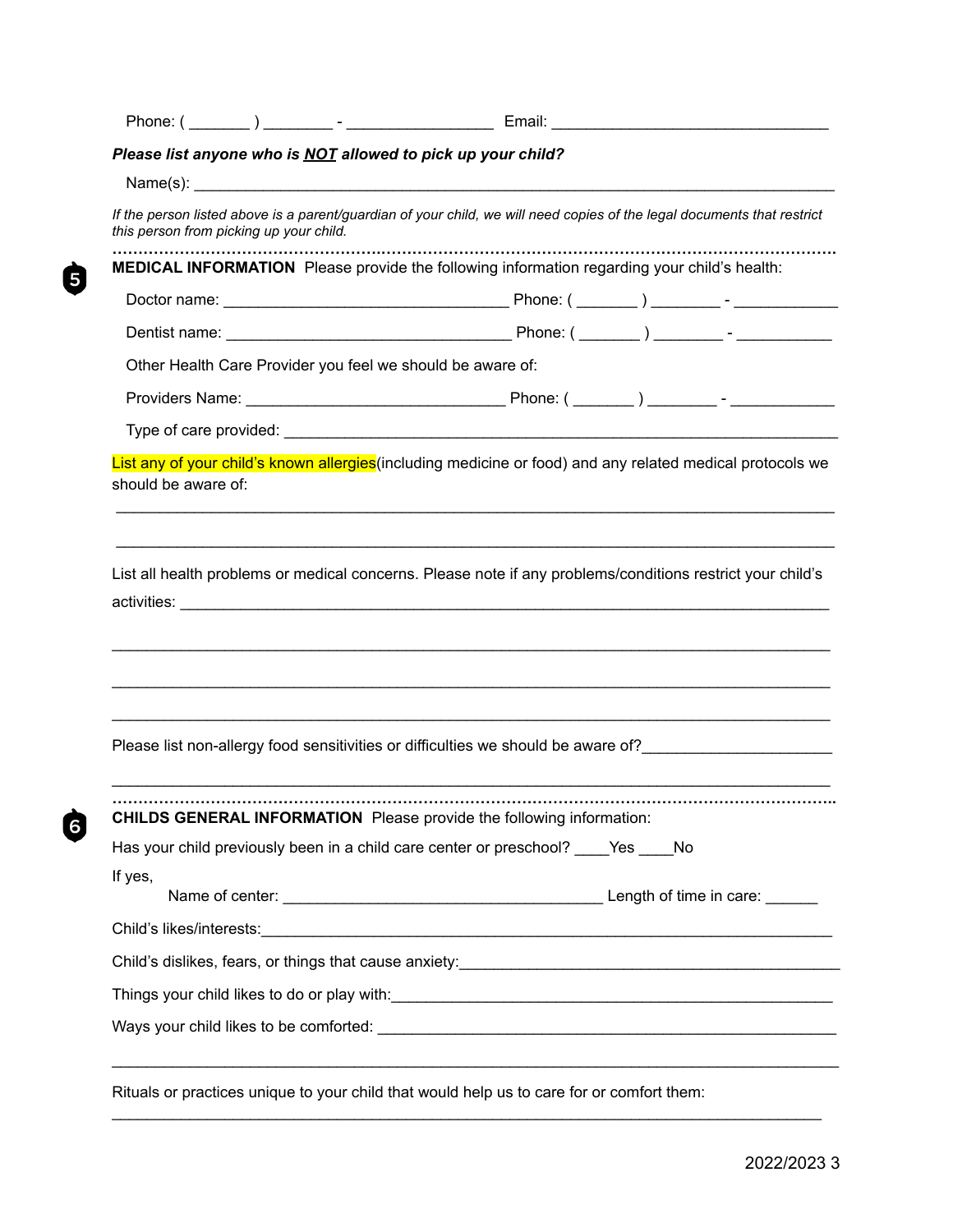| <b>FAMILY INFORMATION</b> |  |                                                                                                                                                                                                                                    |                                                                                                                                                                                                                                                                                                                                                                                                                                                                                                                                                                                                                                                                                                                                                                                                                                                                                                                                                                                                                                                                                                                                                                                                                                                                                                  |
|---------------------------|--|------------------------------------------------------------------------------------------------------------------------------------------------------------------------------------------------------------------------------------|--------------------------------------------------------------------------------------------------------------------------------------------------------------------------------------------------------------------------------------------------------------------------------------------------------------------------------------------------------------------------------------------------------------------------------------------------------------------------------------------------------------------------------------------------------------------------------------------------------------------------------------------------------------------------------------------------------------------------------------------------------------------------------------------------------------------------------------------------------------------------------------------------------------------------------------------------------------------------------------------------------------------------------------------------------------------------------------------------------------------------------------------------------------------------------------------------------------------------------------------------------------------------------------------------|
|                           |  |                                                                                                                                                                                                                                    |                                                                                                                                                                                                                                                                                                                                                                                                                                                                                                                                                                                                                                                                                                                                                                                                                                                                                                                                                                                                                                                                                                                                                                                                                                                                                                  |
|                           |  |                                                                                                                                                                                                                                    |                                                                                                                                                                                                                                                                                                                                                                                                                                                                                                                                                                                                                                                                                                                                                                                                                                                                                                                                                                                                                                                                                                                                                                                                                                                                                                  |
|                           |  |                                                                                                                                                                                                                                    |                                                                                                                                                                                                                                                                                                                                                                                                                                                                                                                                                                                                                                                                                                                                                                                                                                                                                                                                                                                                                                                                                                                                                                                                                                                                                                  |
|                           |  |                                                                                                                                                                                                                                    |                                                                                                                                                                                                                                                                                                                                                                                                                                                                                                                                                                                                                                                                                                                                                                                                                                                                                                                                                                                                                                                                                                                                                                                                                                                                                                  |
|                           |  |                                                                                                                                                                                                                                    |                                                                                                                                                                                                                                                                                                                                                                                                                                                                                                                                                                                                                                                                                                                                                                                                                                                                                                                                                                                                                                                                                                                                                                                                                                                                                                  |
|                           |  |                                                                                                                                                                                                                                    |                                                                                                                                                                                                                                                                                                                                                                                                                                                                                                                                                                                                                                                                                                                                                                                                                                                                                                                                                                                                                                                                                                                                                                                                                                                                                                  |
|                           |  |                                                                                                                                                                                                                                    |                                                                                                                                                                                                                                                                                                                                                                                                                                                                                                                                                                                                                                                                                                                                                                                                                                                                                                                                                                                                                                                                                                                                                                                                                                                                                                  |
|                           |  |                                                                                                                                                                                                                                    |                                                                                                                                                                                                                                                                                                                                                                                                                                                                                                                                                                                                                                                                                                                                                                                                                                                                                                                                                                                                                                                                                                                                                                                                                                                                                                  |
|                           |  |                                                                                                                                                                                                                                    |                                                                                                                                                                                                                                                                                                                                                                                                                                                                                                                                                                                                                                                                                                                                                                                                                                                                                                                                                                                                                                                                                                                                                                                                                                                                                                  |
|                           |  |                                                                                                                                                                                                                                    |                                                                                                                                                                                                                                                                                                                                                                                                                                                                                                                                                                                                                                                                                                                                                                                                                                                                                                                                                                                                                                                                                                                                                                                                                                                                                                  |
|                           |  |                                                                                                                                                                                                                                    |                                                                                                                                                                                                                                                                                                                                                                                                                                                                                                                                                                                                                                                                                                                                                                                                                                                                                                                                                                                                                                                                                                                                                                                                                                                                                                  |
|                           |  |                                                                                                                                                                                                                                    |                                                                                                                                                                                                                                                                                                                                                                                                                                                                                                                                                                                                                                                                                                                                                                                                                                                                                                                                                                                                                                                                                                                                                                                                                                                                                                  |
|                           |  |                                                                                                                                                                                                                                    |                                                                                                                                                                                                                                                                                                                                                                                                                                                                                                                                                                                                                                                                                                                                                                                                                                                                                                                                                                                                                                                                                                                                                                                                                                                                                                  |
|                           |  |                                                                                                                                                                                                                                    |                                                                                                                                                                                                                                                                                                                                                                                                                                                                                                                                                                                                                                                                                                                                                                                                                                                                                                                                                                                                                                                                                                                                                                                                                                                                                                  |
|                           |  |                                                                                                                                                                                                                                    |                                                                                                                                                                                                                                                                                                                                                                                                                                                                                                                                                                                                                                                                                                                                                                                                                                                                                                                                                                                                                                                                                                                                                                                                                                                                                                  |
|                           |  |                                                                                                                                                                                                                                    |                                                                                                                                                                                                                                                                                                                                                                                                                                                                                                                                                                                                                                                                                                                                                                                                                                                                                                                                                                                                                                                                                                                                                                                                                                                                                                  |
|                           |  |                                                                                                                                                                                                                                    |                                                                                                                                                                                                                                                                                                                                                                                                                                                                                                                                                                                                                                                                                                                                                                                                                                                                                                                                                                                                                                                                                                                                                                                                                                                                                                  |
|                           |  | in two houses please list all the members of both households).<br>neighborhood walking excursions under required supervision.<br><b>Restriction: Exercise 2020</b><br>directed with a signed medical consent form from the parent. | Please list all members of the household <b>NOT</b> including the parents/guardians listed (If your child resides<br>Relationship to child: <b>All and September 2016</b> and Control and Control and Control and Control and Control and Control and Control and Control and Control and Control and Control and Control and Control and Control and Co<br>PARENT/GUARDIAN AUTHORIZATION Please list any restrictions to permission of the following:<br>$\Box$ My child may be taken on field trips or excursions by bus or private motor vehicle, as well as on<br>$\Box$ My child may be given non-prescription medication as indicated on the container. This may<br>include: sunscreen, children's pain reliever, antibacterial first aid cream and diapering ointment.<br>Syrup of ipecac may be administered if deemed necessary by the poison control operator. (The<br>child's parent or guardian will be contacted prior to administering non-prescription pain relievers.)<br>$\Box$ My child may be given prescription medications as indicated by a doctor. Prescription medications<br>must be current and the container clearly labeled by the issuing pharmacy with the doctor's<br>name, your child's name, and complete dosage directions. These will only be administered as |

 $\mathcal{L}_\text{max}$  , and the contribution of the contribution of the contribution of the contribution of the contribution of the contribution of the contribution of the contribution of the contribution of the contribution of t

Ò

Museum has my permission to call 911 and initiate ambulance transport of my child to the hospital, at my expense, to obtain medical treatment. (In most emergencies 911 is called, and the child is transported to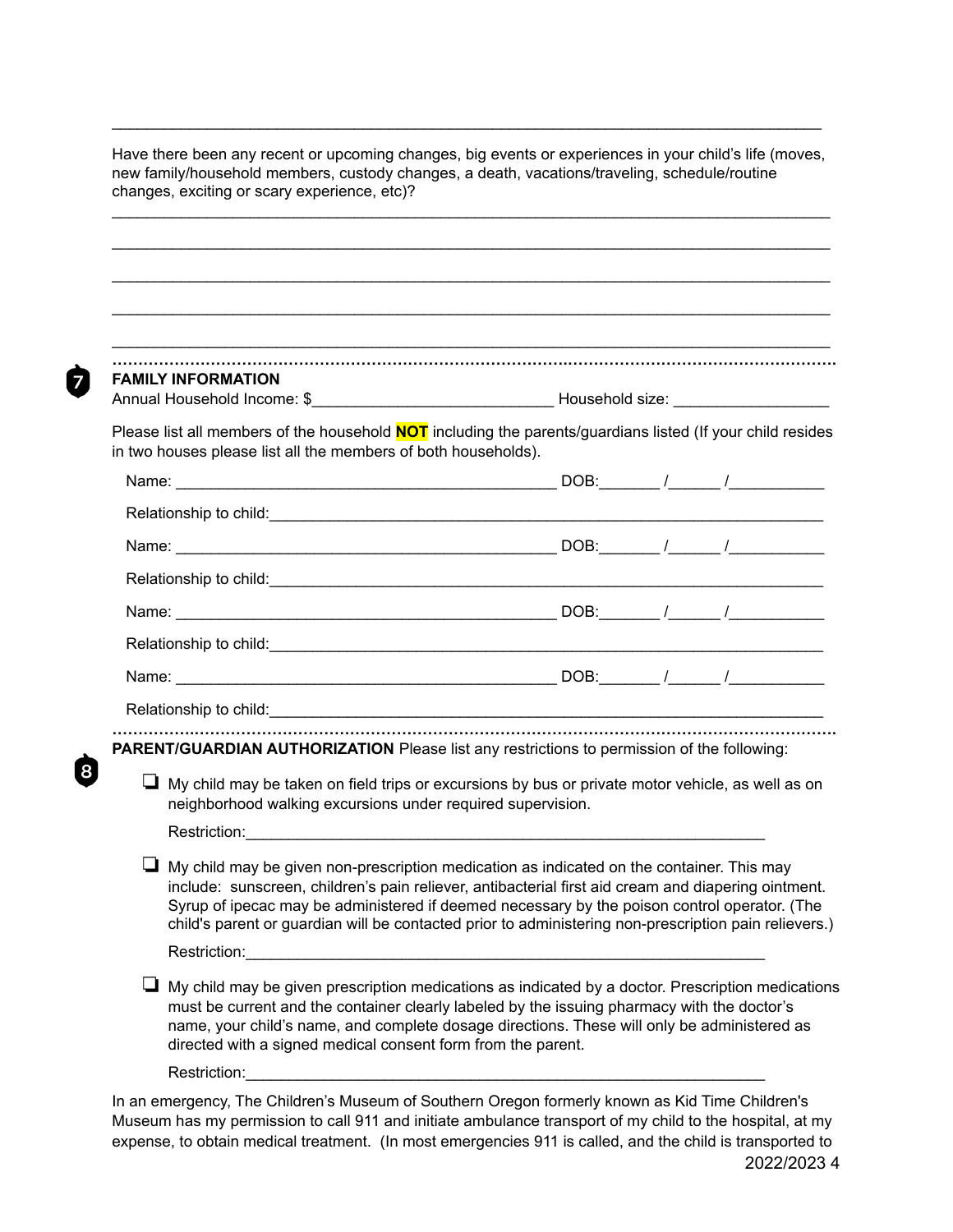the nearest hospital and treated by the on-call physician. The parent(s)/guardian(s) of the child will be notified as soon as possible.)

If it is needed, The Children's Museum of Southern Oregon formerly known as Kid Time Children's Museum has my permission to transport my child to an available physician or medical treatment facility and be treated by medical personnel.

| Parent/Guardian Signature: | Date: |  |  |
|----------------------------|-------|--|--|
| <b>Printed Name</b>        |       |  |  |

#### **Sunscreen Authorization** (please read and sign)

I understand that I am expected to apply sunscreen to my child every morning before drop off. In addition, I will provide a non-aerosolized sunscreen, in its original packaging, labeled with my child's name. By signing below I authorize Summer Adventure Camp Staff to assist with applying sunscreen to any bare skin surfaces throughout the day, including the face, tops of ears and bare shoulders, arms, legs, and feet, 15-30 min before outdoor activity. I understand that sunscreen will not be applied to any broken skin and I will be notified if a skin reaction has been observed. By signing below I agree to all of the above statements.

Childs Name

9

Parent/Guardian Signature:\_\_\_\_\_\_\_\_\_\_\_\_\_\_\_\_\_\_\_\_\_\_\_\_\_\_\_\_\_\_\_\_\_\_\_\_ Date: \_\_\_\_\_\_/\_\_\_\_\_\_/\_\_\_\_\_\_\_ **……………………………………………………………………………………………………………….………….**

**Camp Fee Payment and Cancellation Agreement** Please read and sign.

Summer Adventure Camps are a total of \$120.00 per camp, which includes a \$25.00 non-refundable registration fee due at the time of registration and then a \$95.00 charge due 10 days before the camp starts. If The Museum has not received both payments by the 10 day deadline your child's spot in our camp will not be held. If you need to cancel your child's camp enrollment after both payments have been made, please cancel no later than 5 business days before your child's camp begins. The Museum can transfer the payment to a different camp or give you a refund, minus a \$10.00 cancellation fee, if the cancellation is made by then. Cancellations made after that will not be refunded. In the event that the Museum cancels your child's camp, a full refund will be given.

❏ I understand & agree to the Summer Adventure Camp Fee Payment and Cancellation Agreement.

Signature:

| Date: |  |  |
|-------|--|--|
|       |  |  |

**Scholarship and Financial Aid Agreement** Please read and sign if you will be receiving a scholarship or financial aid for Camp. I understand that I am receiving a scholarship that covers all or part of my camp fees. I understand that late pick-up fees are not covered by my scholarship. I understand I will be responsible for paying these fees if they occur. (Please check the box that applies to your family)

❏ I understand and agree to The Summer Adventure Camp Scholarship/Financial Aid Agreement.

❏ I am not receiving aid of any kind.

10

Signature:\_\_\_\_\_\_\_\_\_\_\_\_\_\_\_\_\_\_\_\_\_\_\_\_\_\_\_\_\_\_\_\_\_\_\_\_\_\_\_\_\_\_\_\_\_\_\_ Date: \_\_\_\_\_\_/\_\_\_\_\_\_/\_\_\_\_\_\_\_

**………………………………………………………………………………………………………………………….. PHOTO RELEASE FOR CLASSROOM MANAGEMENT AND FAMILY COMMUNICATION** Please read and sign.

I hereby grant The Children's Museum of Southern Oregon formerly known as Kid Time Children's Museum, permission to take and use my child's photograph in connection with camp activities and projects, for use in their private portfolio, classroom displays, brightwheel profile image, documentation and communication, and other private communication with our family. (Please make your selection below)

❏ I DO grant permission for my child to be photographed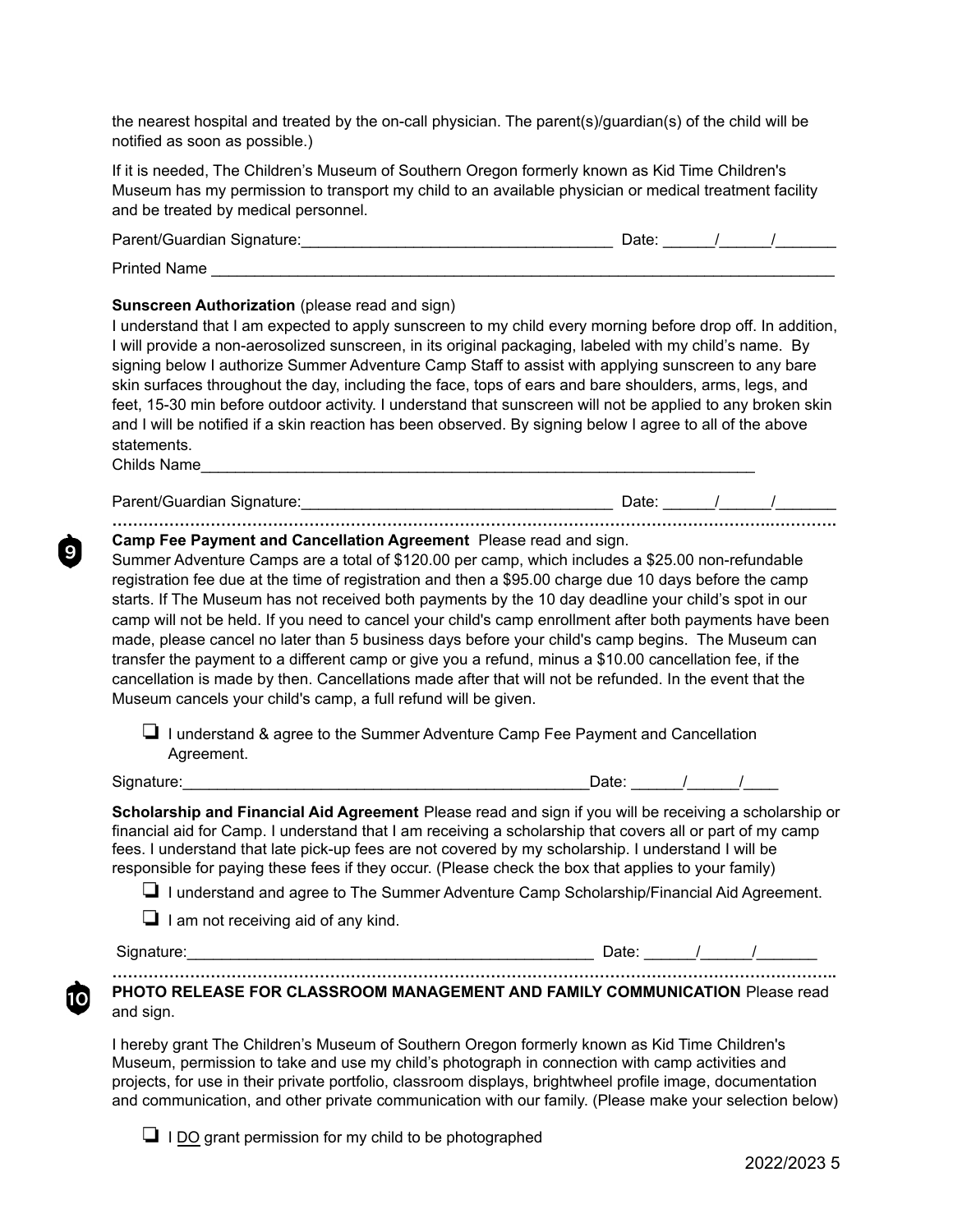|  | <b>I</b> I DO NOT grant permission for my child to be photographed |  |  |
|--|--------------------------------------------------------------------|--|--|
|--|--------------------------------------------------------------------|--|--|

| Signature:    | Date: |  |
|---------------|-------|--|
| Child's Name: |       |  |

### **PHOTO RELEASE** Please read and sign.

I hereby grant The Children's Museum of Southern Oregon formerly known as Kid Time Children's Museum, permission to take and use my child's photograph in connection with camp activities, and projects, for use in displays, publications and web site posts related to The Children's Museum of Southern Oregon formerly known as Kid Time Children's Museum, without payment or any other consideration in perpetuity. These photographs are used for internal communication and projects, and preschool/museum promotion. I have read and understand the above. (Please make your selection below)

❏ I DO grant permission for my child to be photographed

❏ I DO NOT grant permission for my child to be photographed

| Signature:      | Date |  |  |
|-----------------|------|--|--|
| Child's Name(s) |      |  |  |

## **VIDEO RELEASE** Please read and sign.

I authorize The Children's Museum of Southern Oregon formerly known as Kid Time Children's Museum, to use short video clip footage of my child taken during their school day. These videos are for educational purposes, and will be shown to staff and our parent community only. They will not be used for marketing or distributed to the public through any social media outlets (Please make your selection below)

 $\Box$  I DO grant permission for video to be taken of my child(ren)

 $\Box$  I DO NOT grant permission for video to be taken of my child(ren)

11

Signature: \_\_\_\_\_\_\_\_\_\_\_\_\_\_\_\_\_\_\_\_\_\_\_\_\_\_\_\_\_\_\_\_\_\_\_\_\_\_\_\_\_\_\_\_\_\_\_ Date: \_\_\_\_\_\_ /\_\_\_\_\_\_ /\_\_\_\_\_\_\_\_

Child's Name:

#### **………………………………………………………………………………………………………………………….. Please Read and Initial your agreement to the following statements:**

**\_\_\_\_\_\_\_\_** I understand I will receive a copy of camp dates and times. If any changes occur I will be notified by email. I understand that I am responsible for checking my emails and contacting The Kid Time Children's Museum if I have any questions or concerns.

**\_\_\_\_\_\_\_\_** I have read and understand The Camp Fee Payment Agreement and have confirmed my child's schedule. I understand that I cannot drop-off my child more than **5 minutes before** the start of their class. I am aware that I cannot drop my child off more than **25 minutes late** without pre-arranging it with my child's teachers. I understand that if I pick-up my child more than 5 min late, a fee will be added to my account.

**\_\_\_\_\_\_\_\_** I understand that my child will go outside, as part of their daily schedule, in **all** weather conditions (rain, wind, high and low temperatures). I will send my child to school in weather-appropriate clothing. If my child's clothing restricts their ability to go outside, I understand I may be called to bring my child clothes, jacket, shoes,etc.

**\_\_\_\_\_\_\_\_** I understand that I am responsible for providing a full, weather-appropriate, change of clothing for my child. I understand that if my child does not have an appropriate change of clothing that I may be called to bring clothes or pick up my child from school.